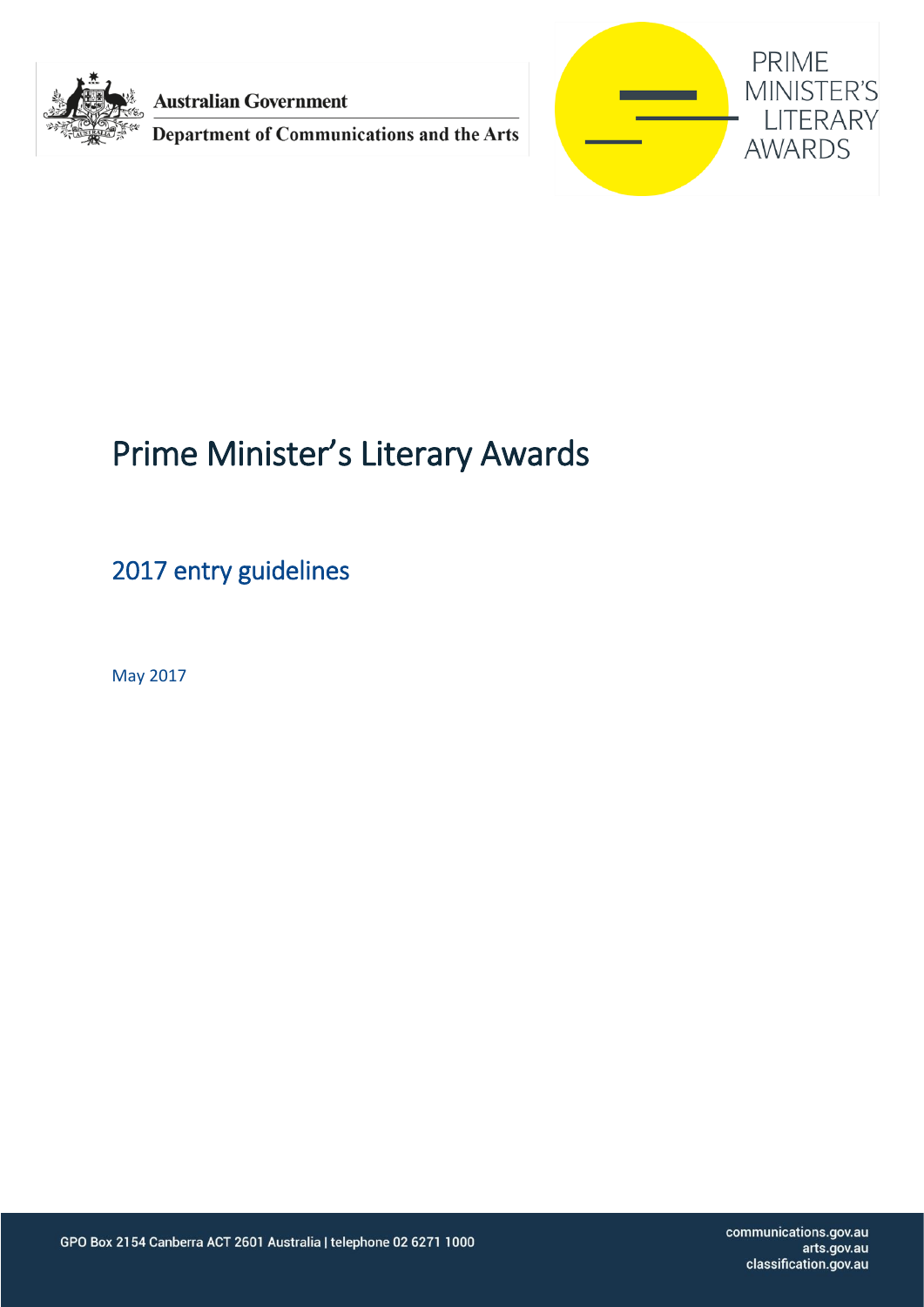### Contents

| 1. |      |  |  |
|----|------|--|--|
|    | 1.1. |  |  |
|    | 1.2. |  |  |
| 2. |      |  |  |
|    |      |  |  |
|    |      |  |  |
|    | 2.2. |  |  |
|    | 2.3. |  |  |
|    | 2.4. |  |  |
|    | 2.5. |  |  |
|    | 2.6. |  |  |
| 3. |      |  |  |
|    | 3.1. |  |  |
|    | 3.2. |  |  |
|    | 3.3. |  |  |
| 4. |      |  |  |
|    |      |  |  |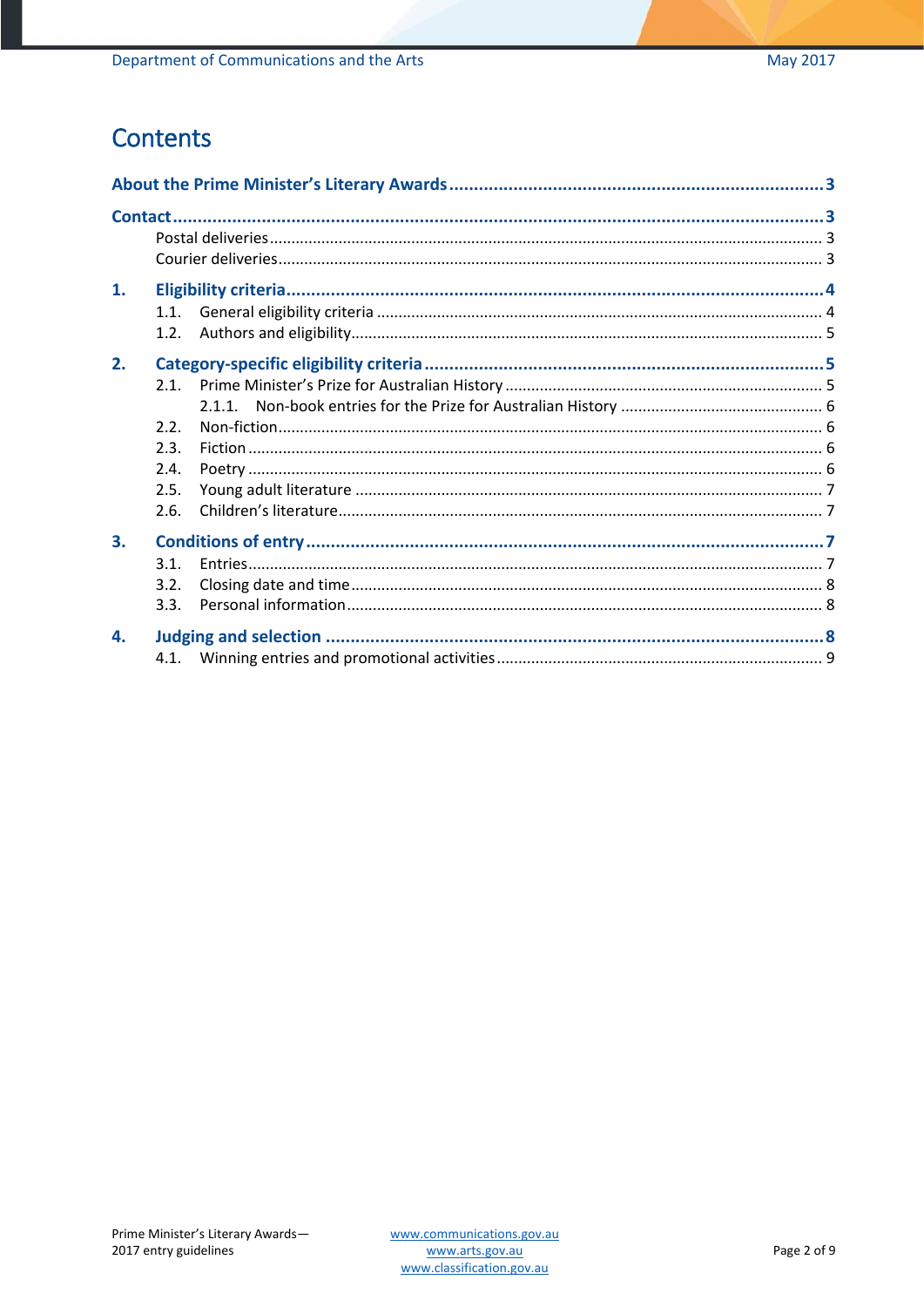### <span id="page-2-0"></span>About the Prime Minister's Literary Awards

The Prime Minister's Literary Awards and Prize for Australian History (the Awards) celebrate the contribution of Australian literature and history to the nation's cultural and intellectual life.

The Awards play an important role in supporting a national appreciation of Australian literature. They provide acknowledgement and prizes to the authors and illustrators that have published the best works of Australian literature each year.

The Prime Minister's Prize for Australian History recognises outstanding work that contributes significantly to an understanding of Australian history.

Entries are sought for books of high literary merit, and in the case of the Prize for Australian History, intellectual or creative accomplishment.

Awards will be presented in six categories; fiction, non-fiction, young adult literature, children's literature, poetry and Australian history. Up to \$100,000 will be awarded in each category-\$80,000 for the winning entry and \$5,000 each for a maximum of four shortlisted entries. All prizes are tax-free.

#### **Entries close Friday, 2 June 2017.**

Entrants are encouraged to submit an online entry form to the Department of Communications and the Arts (the Department) at [www.arts.gov.au/pmliteraryawards.](http://www.arts.gov.au/pmliteraryawards)

In addition, ten (10) published copies of the relevant work must be received by the Department by the closing date.

If you are entering a recording or documentary for the Prize for Australian History you will also need to provide 10 copies of your entry in a format that can be provided to the judges.

Please note: The submitted copies of works, whether deemed eligible or not, become the property of the Australian Government and will not be returned to the entrant.

### <span id="page-2-1"></span>**Contact**

Prime Minister's Literary Awards Phone: 1800 707 889 Email: [PMLiteraryAwards@arts.gov.au](mailto:PMLiteraryAwards@arts.gov.au)

#### <span id="page-2-2"></span>Postal deliveries

Prime Minister's Literary Awards Department of Communications and the Arts GPO Box 2154 Canberra ACT 2601

#### <span id="page-2-3"></span>Courier deliveries

Prime Minister's Literary Awards Department of Communications and the Arts 38 Sydney Avenue Forrest ACT 2603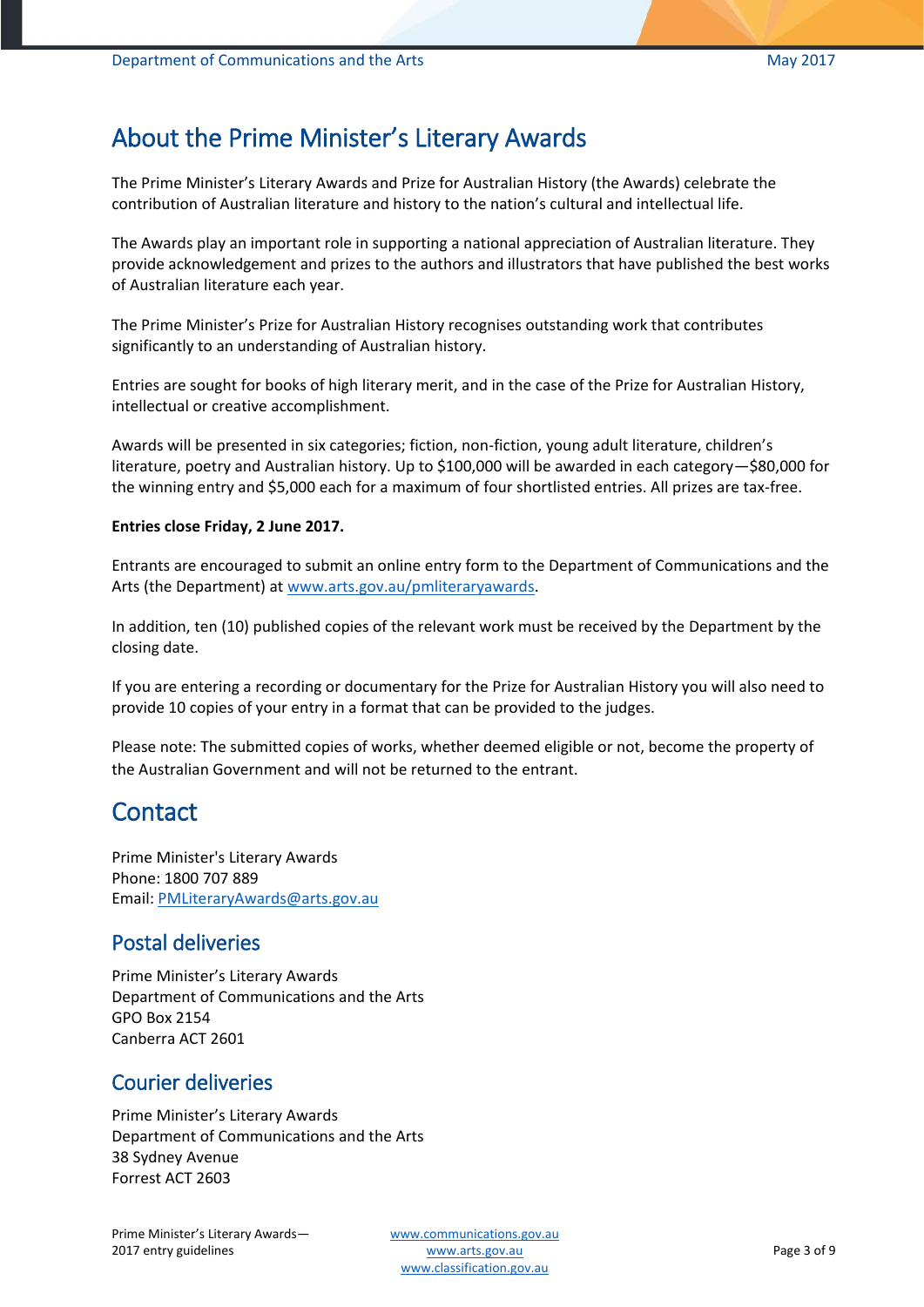# <span id="page-3-0"></span>1. Eligibility criteria

### <span id="page-3-1"></span>1.1. General eligibility criteria

The following criteria apply to all book entries (please see [category-specific criteria for non-book](#page-4-1)  [entries](#page-4-1) 2.1.1):

- The entry must have been first published or released between 1 January 2016 and 31 December 2016.
- The entry must be published or produced in the English language.
- Books must have been made available for general sale in Australia between 1 January 2016 and 31 December 2016 and be available to the general public via more than one distribution outlet.
- Books must have an international book number—ISBN from the National Library of Australia.
- Books primarily published electronically are eligible as long as they are also available in some kind of hard copy format, for example, by print-on-demand.
- Books published through non-traditional publishing models are eligible as long as they meet all general eligibility criteria and the following conditions:
	- The author is not the publisher.
		- Where the author and the publisher of the book are the same, the entry will be considered if the publishing company has published the work of at least three other authors.
	- The book must be edited by a professional editor.
		- Entrants may be asked to provide verification that the book has been edited by a professional editor upon request by the Department.

Please note: Authors and producers are required to have considered any legal risks associated with their work, particularly in relation to copyright and defamation law.

- A book can be entered into more than one category and shortlisted in more than one category but cannot win more than one category.
- Further detail on this criterion is provided in the category specific eligibility criteria below.
- Ineligible books
	- Second edition books.
	- Books that are only available for free.
	- Electronic versions of previously published books.
	- Published versions of books originally released electronically prior to 1 January 2016.
	- Books from a publishing company that has been specifically established to sell that book.
	- Works consisting primarily of photographs or illustrations with text that includes only limited descriptive text or captions.
		- However, works in the children's literature category consisting of images or pictures only, with no text, are eligible.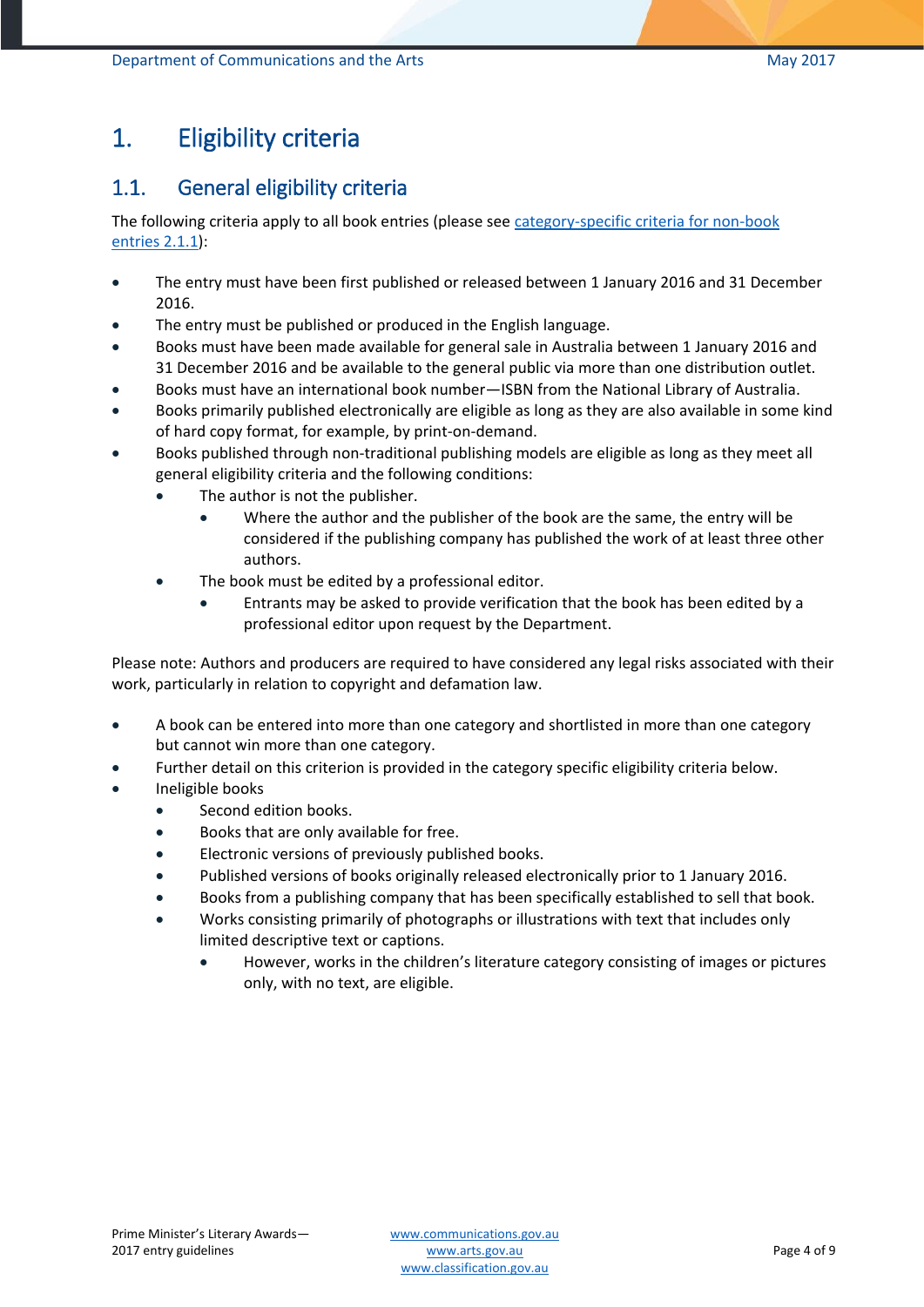### <span id="page-4-0"></span>1.2. Authors and eligibility

The following criteria apply to all book entries:

- The work must be the work of the author/s.
- Authors must be citizens or permanent residents of Australia.
- Authors must be living on the date of entry.
- Books of joint authorship are eligible. Joint authorship is defined as the joint responsibility of two authors, or one author and one illustrator or photographer, for the entire text.
- If a shortlisted or winning entry is a work of joint authorship, each author, illustrator or photographer must be identified on the entry form and will receive 50 per cent of the prize money.
- Eligible books shall have no more than two authors or one author with one illustrator or photographer. Books that are collections of essays or stories by multiple contributors, compiled by an editor, that acknowledge the work of the authors in their own right, are not eligible.
- Collective works of community groups are an exception to this rule.
- Books that are the collective work of a community group or a community group and named authors, illustrators and/or photographers may be eligible. All contributors must be individually identified as a co-author of the book in the entry form, and the work must meet all other eligibility criteria.
- If a shortlisted or winning book entry is the collective work of a community group, the full amount of the prize money will be paid to the community group as a whole and each identified co-author should receive an equal share of the prize money.
- With the exception of collective works of a community group, works may not be entered in the name of a committee or corporation.
- The authors' personal contact details must be included on the entry form.

# <span id="page-4-1"></span>2. Category-specific eligibility criteria

### <span id="page-4-2"></span>2.1. Prime Minister's Prize for Australian History

- Awarded for an outstanding publication, production or body of work that contributes significantly to an understanding of Australian history which has been first published, produced or broadcast between 1 January 2016 and 31 December 2016.
- Eligible works include: print media, including a published book, journal or magazine; an interactive or online project; a film or documentary for any form of distribution (including television, cinema, online, or radio); and other forms of multimedia; or a series of these.
- The subject of eligible works may include, but is not limited to, historical events, historical figures (including biographies) and works about a particular theme, concept or issue.
- A book may be entered in both the non-fiction category and for the Prize for Australian History and may be shortlisted for both these awards. However, a book cannot win more than one category.
- If a series or group of works is entered, the series must have been first published or broadcast between 1 January 2016 and 31 December 2016.
- Where a public sector organisation (such as an arm of the Australian Defence Force or a state or territory government department) wins or is shortlisted for the Prize for Australian History, no prize money will be paid.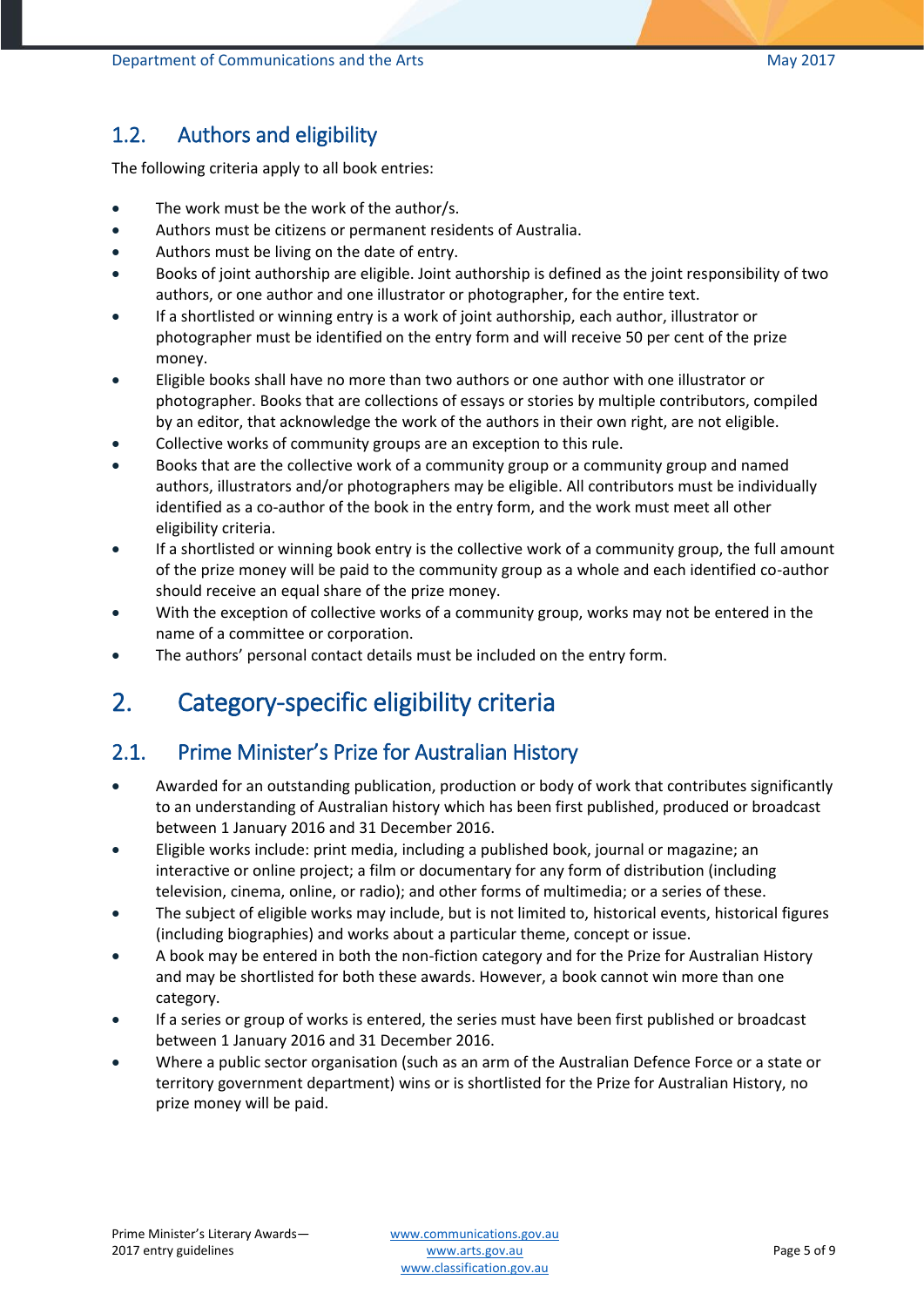#### <span id="page-5-0"></span>2.1.1. Non-book entries for the Prize for Australian History

- Non-book entries include journals, magazines, websites; interactive or online projects, films or documentaries intended for any form of distribution including television, cinema, online, or radio, other forms of multimedia projects, or a series of these.
- If a non-book entry is the collective effort by a group of people or an organisation:
	- The organisation must be registered as an Australian company and have an Australian Company Number (ACN) and Australian Business Number (ABN).
	- The key members of the creative team, including the producer, writer, and director must be Australian citizens or permanent residents of Australia.
	- The application must include the names of all key personnel as requested in the entry form.
	- Should the entry be shortlisted or win, the prize money will be awarded to the registered organisation.

#### <span id="page-5-1"></span>2.2. Non-fiction

- Awarded to the author of a literary non-fiction book first published between 1 January 2016 and 31 December 2016.
- Eligible non-fiction works include biographies, autobiographies, histories, philosophy, literary criticism and works dealing with contemporary issues.
- The following non-fiction works are not eligible: film and television scripts; textbooks and other works created for primary, secondary and tertiary educational purposes; newsletters; books which are primarily works of interviews; local and oral histories; periodicals; instruction manuals; how-to books; bibliographies; dictionaries; encyclopaedias; guide books; catalogues; and selfhelp, lifestyle and hobby books.
- A book may be entered in both the non-fiction category and for the Prize for Australian History and may be shortlisted for both these awards. However, a book cannot win more than one category.

#### <span id="page-5-2"></span>2.3. Fiction

- Awarded to the author of a fiction book first published between 1 January 2016 and 31 December 2016.
- A verse novel may be entered in both the poetry category and in one fiction category (either fiction, young adult literature or children's literature, based on the intended audience). An eligible verse novel may be shortlisted in both a fiction category and the poetry category, but it cannot win more than one category.

### <span id="page-5-3"></span>2.4. Poetry

- Awarded to the author of a collection of poems first published in book form between 1 January 2016 and 31 December 2016.
- Single poems are not eligible unless they are a novel length work of verse. For further advice on the criteria for verse entries, see **Section 3.1: Entries**.
- Collected works of more than two poets are not eligible.
- A verse novel may be entered in both the poetry category and in one fiction category (either fiction, young adult literature or children's literature, based on the intended audience). An eligible verse novel may be shortlisted in both a fiction category and the poetry category, but it cannot win more than one category.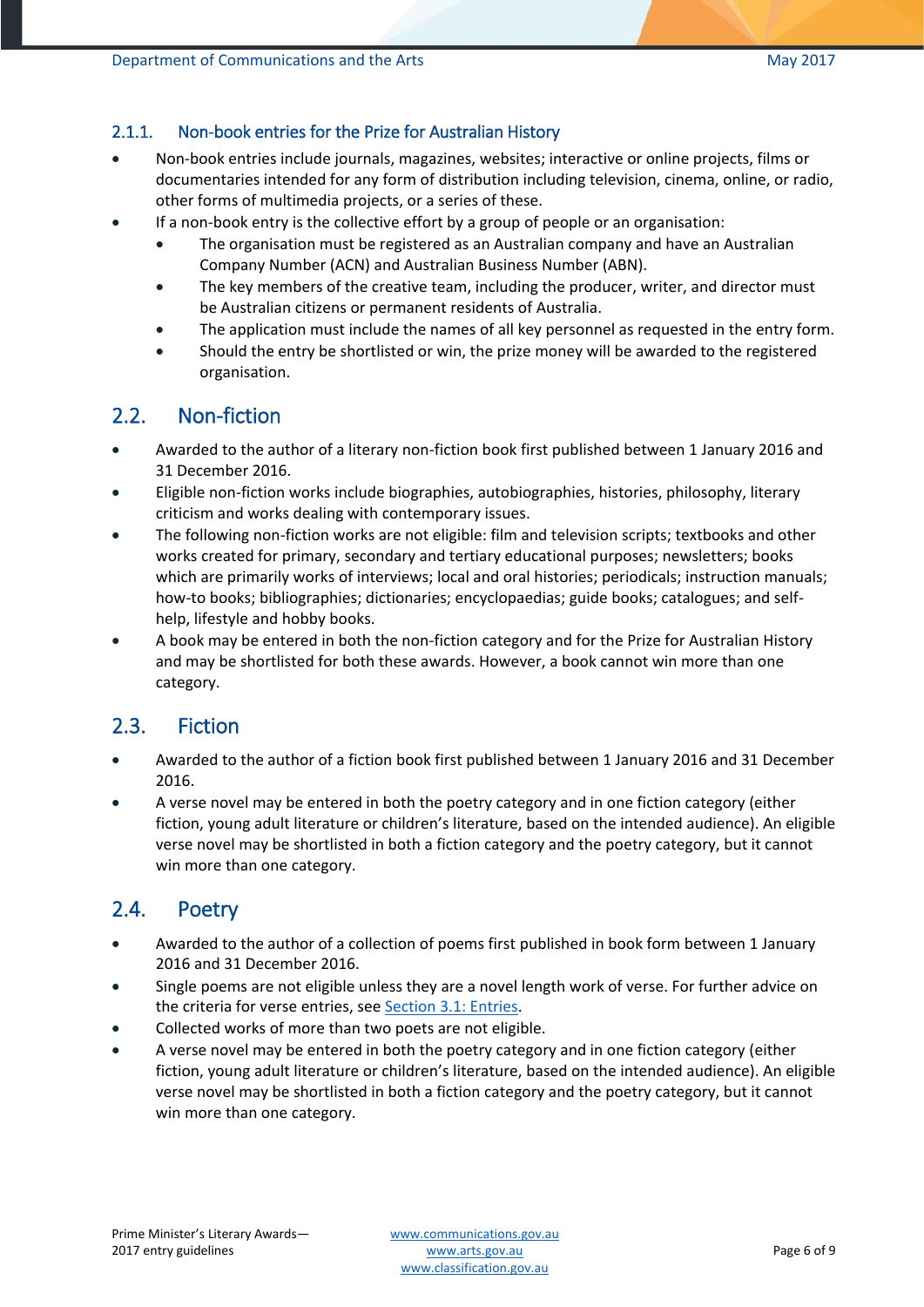#### <span id="page-6-0"></span>2.5. Young adult literature

- Awarded to the author of a young adult book first published between 1 January 2016 and 31 December 2016.
- Works must be suitable for young adults aged 13 to 19 years old.
- A verse novel may be entered in both the poetry category and in one fiction category (either fiction, young adult literature or children's literature, based on the intended audience). An eligible verse novel may be shortlisted in both a fiction category and the poetry category, but it cannot win more than one category.

### <span id="page-6-1"></span>2.6. Children's literature

- Awarded to the author of a children's literature book first published between 1 January 2016 and 31 December 2016.
- Works must be suitable for children up to 12 years old.
- Wordless picture books, or illustrated narratives, are eligible for entry in this category only.
- In illustrated works for children, the literary and artistic merit of the work as a whole will be considered by the judges.
- A verse novel may be entered in both the poetry category and in one fiction category (either fiction, young adult literature or children's literature, based on the intended audience). An eligible verse novel may be shortlisted in both a fiction category and the poetry category, but it cannot win more than one category.

### <span id="page-6-2"></span>3. Conditions of entry

The conditions and eligibility criteria governing the Awards may change without notice.

These conditions of entry apply to all entries in all categories.

#### <span id="page-6-3"></span>3.1. Entries

- There is no entry fee for the Prime Minister's Literary Awards or Prize for Australian History.
- A separate entry form must be completed for each entry.
	- Works may only be entered in one category, except in the following circumstances:
		- $\circ$  a non-fiction book that is also a history book may be entered in both the non-fiction category and the Prize for Australian History
		- o a verse novel may be entered in the poetry category and ONE fiction category (either fiction, young adult literature or children's literature, depending on the intended audience).
- Works may be entered by publishers, literary agents, authors, producers or broadcasters. People or organisations entering a work on behalf of an author or producer are assumed to be submitting the entry with the consent of the author or producer.
- It is the responsibility of the person submitting the entry to ensure that the author or producer's consent is obtained before entering the work.
- The submitted copies of works, whether deemed eligible or not, become the property of the Australian Government and will not be returned to the entrant.
- While all reasonable care will be taken, no responsibility is accepted for loss or damage to submitted copies or for entries that are not received by the due time and date.
- Breach of these guidelines may render an entry invalid whether prospectively or retrospectively.
- Biographies of, or works by, current (at the time of entry) members of an Australian or foreign parliament or executive are not eligible for entry.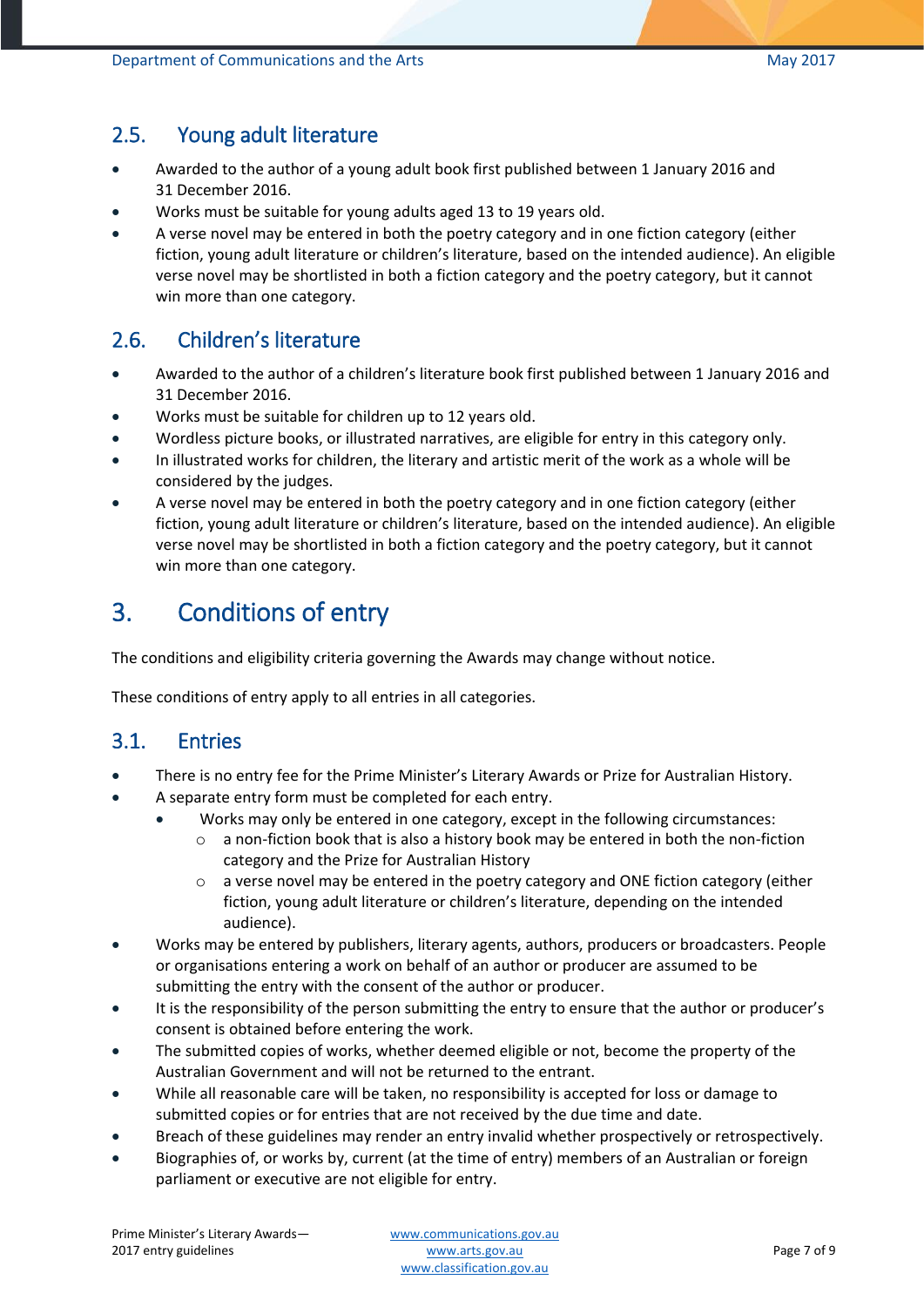- The Department may request supporting documentation in relation to any or all of the above eligibility criteria at any time.
- The Department's decision regarding the eligibility of an entry shall be final.

### <span id="page-7-0"></span>3.2. Closing date and time

- A completed online entry form OR a completed and signed hard copy entry form, AND ten (10) published copies of the relevant work must be received by the Department by **Friday, 2 June 2017.**
- Entrants are required to submit a brief summary of the relevant work, an image of the work (for example, the book cover artwork) along with an image and short biography (up to 100 words) of the authors/producers. If completing the online entry form, these must be submitted online. If completing a hard copy entry form, please provide these on a CD or USB.
- Ebooks must be accompanied by ten (10) published copies (for example, print-on-demand copies).
- All images provided with the entry must be at least 7.5cm by 11.5cm and 300dpi resolution.
- The Department reserves the right, in its absolute discretion, not to accept incomplete or late entries.
- The Department may request additional copies of an entered work at any time.

### <span id="page-7-1"></span>3.3. Personal information

- The Department of Communications and the Arts may collect, use and disclose personal information and /or sensitive information contained in an entry under the Prime Minister's Literary Award, such as names, details and other information contained within an entry for the purposes of administering the Awards and to carry out its functions properly and efficiently.
- The Department only uses personal information and/or sensitive information for the purposes for which it was given and for any directly related purposes (unless otherwise required by, or authorised under, law). If a work is shortlisted or wins an award, the Department may use and/or publish any photographs, biography (or community group description) and summary of the entered work for publicity purposes.
- By providing the Department with personal information and/or sensitive information in an entry, the entrant consents to the Department collecting, using and disclosing that information in accordance with the entry guidelines.

# <span id="page-7-2"></span>4. Judging and selection

- The Prime Minister's Literary Awards will be awarded to the entries deemed to possess the highest literary merit. The Prize for Australian History will be awarded for the most outstanding contribution to understanding Australian history.
- Three panels, each of up to five judges, will consider the six award categories. One panel will judge the fiction and poetry categories, one will judge the non-fiction category and the Prize for Australian History, and one will judge the young adult and children's literature awards.
- Judges reserve the right to transfer a work into another category if they deem it to be more suited to another category, for example between the children's and young adult literature categories.
- The judges may at their discretion call for works which have not been entered in the Awards.
- The judges reserve the right not to recommend a particular Award in any year if they consider that the entered works are not of sufficient merit.